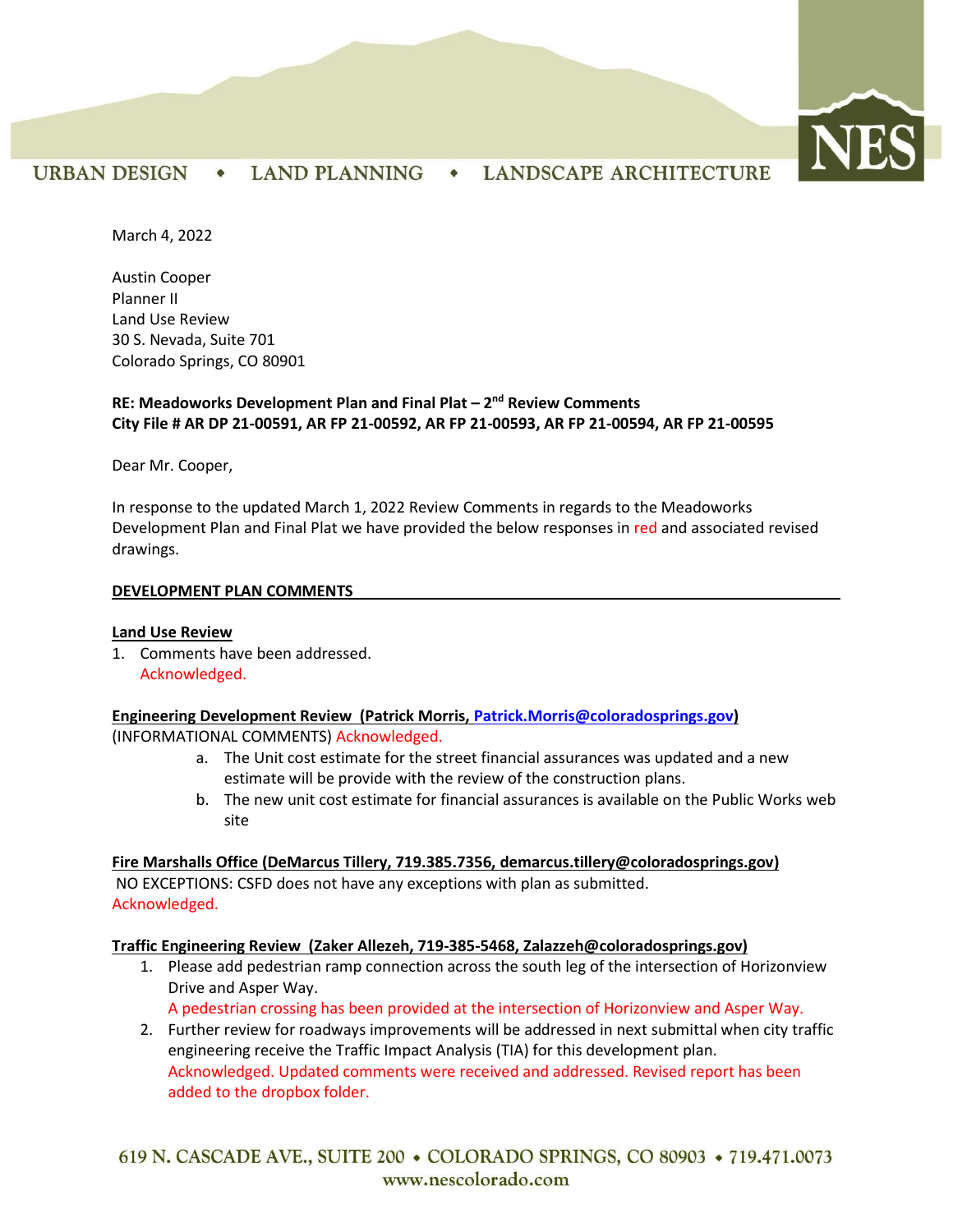Please add the following to the traffic study recommendations and the development plan general notes:

- 1. The developer will be responsible to stripe Horizonview Drive (adjacent to the development property lines) to accommodate two 12 feet through lanes and two 8 feet shoulders. Acknowledged. Striping will be shown on the Construction Document permit set.
- 2. The developer is required to construct an eastbound right turn lane at Drennan Road/Horizonview Drive intersection. This turn lane will need to provide 200 feet of turn lane and 180 feet transition taper.

Note added to the cover page and traffic report.

3. The developer is required to construct a westbound left turn lane at Drennan Road/Horizonview Drive intersection. This turn lane will need to provide 200 feet of turn lane and 180 feet transition taper.

Note added to the cover page and traffic report.

### **Landscape Comments (Daniel Gould, 719-385-5375[, Daniel.Gould@coloradosprings.gov>](mailto:Daniel.Gould@coloradosprings.gov))**

- 1. Overall Comments
	- a. Please add the following notes clarifying who will own and maintain all landscape improvements on the cover sheet of the Development Plan (if ever there is a question or enforcement action necessary - Preliminary Landscape Check List item 1.I).
		- "All street trees and streetscape improvements located in the ROW will be maintained by (choose one – HOA/Metro District/etc.)."
		- Provide the following note on the cover sheet outlining the long term landscape maintenance responsibly for all required landscaping (trees/irrigation/native seed etc.) for tract A in Filing 3. "All landscaping and irrigation located within Tract A within Filing 3 will be maintained by the Colorado Center Metro District #2." Notes have been added to the DP cover sheet. The Meadoworks Metro District #2 will own and maintain the landscaping / irrigation but the detention pond will be dedicated to the City since this is a Public Detention facility (General Note #16). This has also been clarified underneath the tract table with a reference to general note #16.
- 2. All Landscape Sheets:
	- a. Confirm what material is planned for the proposed 5' sidewalk adjacent to the lots next to Marksheffel Road and include this information in the call out, example "5' concrete sidewalk".

10' Proposed Bike Trail has been called out on the DP & PLP sheets.

b. Label the sound wall and dog park fencing on the landscape sheets. (PLP # 1.j) Also if any other fencing is proposed, provide a detail, and call out the locations on the plans. Currently only the sound wall is shown around lots (Example adjacent to Horizonview Drive and Marksheffel Blvd)

All of the proposed fencing is shown on the DP and PLP sheets. Details for each are provided with the landscape details, sheet 28 of 28.

c. Confirm if the sound wall will be installed along the west side of lot 1 (sheet 22). All other lots adjacent to Horizonview Drive show the screen wall. Community wall has been added in filing 4 tract d adjacent to Lot 1.

 $\mathfrak{D}$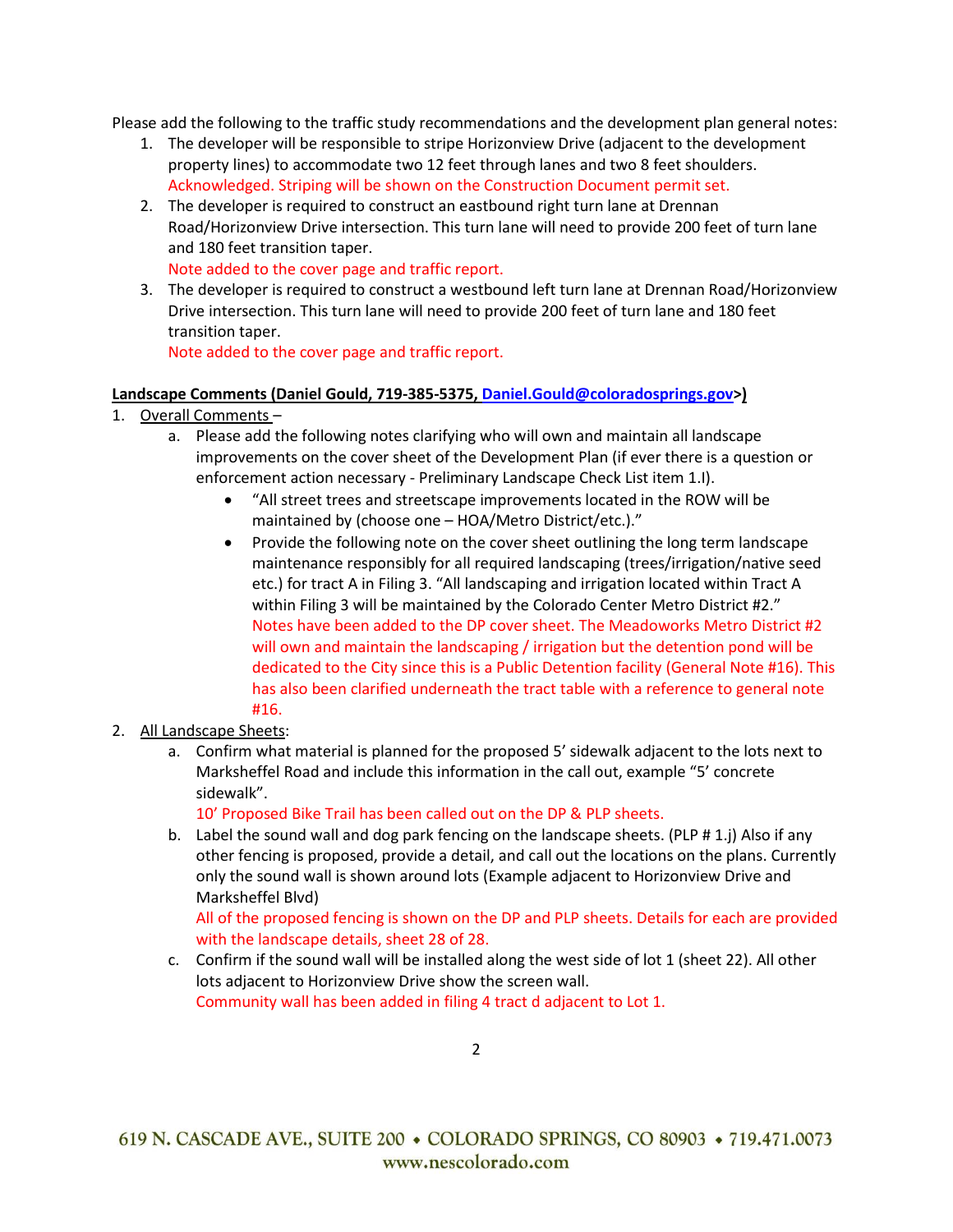### **City Forester (Jeff Cooper, 719-385-6543, [Jeff.Cooper@coloradosprings.gov\)](mailto:Jeff.Cooper@coloradosprings.gov)**

1. Please move landscape note #25 to the general notes on the cover page of the development plan.

Noted added to cover page (#15 & #16).

2. No payment will be due for the removal of the three pines along Marksheffel. The value of the trees being planted in the ROW will exceed the value of the pines being removed.. Acknowledged, thank you.

## **Colorado Springs Utilities (Al Juvera 719-668-8769 ajuvera@csu.org)**

Information Items: Acknowledged

- Please click [here](https://www.csu.org/CSUDocuments/developmentcharges.pdf) for 2018 Development Charges or contact Utilities Development Services (UDS) at 719.668.8111 for an estimate of development charges, fees, Recovery Agreement charges or other utility related costs that may apply to this development In instances where metered water and/or wastewater connections existed on the property, please contact UDS to discuss distribution of Water and/or Wastewater Development Charges to eligible lots.
- Please contact Utilities Development Services (UDS) at 719.668.8111 for an estimate of development charges, fees, Recovery Agreement Charges or other utility related costs that may apply to this development.
- In instances where metered water and/or wastewater connections existed on the property, please contact UDS to discuss distribution of Water and/or Wastewater Development Charges to eligible lots.
- When new water meters are proposed to serve the project or additional demand added to existing water meters, a Commercial Water Meter Sizing form will be required to be submitted to CSU prior to Service Contract issuance and building permit approval.
- CSU requires an Application for Gas and Electric Line Extension to be submitted along with a Load Data form or an Application for Gas Service Line Approval and/or Application for Elevated Pressure Approval prior to electric and natural gas system design for service to the project. Refer to the CSU Line Extension and Service Standards or contact Field Engineering at 719-668-4985.
- CSU may require an extension contract and payment of contributions-in-aid of construction (or a Revenue Guarantee Contract) for the extension of electric facilities needed to serve the development. Regarding natural gas extensions, CSU may require an extension contract and an advance payment for the estimated cost to construct the necessary gas extensions.
- Improvements, structures and trees must not be located directly over or within 6 feet of any underground gas or electric distribution facilities and shall not violate any provision of the National Electric Safety Code (NESC) or any applicable natural gas regulations or Colorado Springs Utilities' policies.
- Improvements, structures and trees shall not be located under any overhead utility facility, shall not violate NESC clearances, and shall not impair access or the ability to maintain utility facilities.
- Landscaping shall be designed to provide the required clearances for utility facilities, to allow continuous access for utility equipment, and to minimize conflicts with such facilities.
- Colorado Springs Utilities requires wastewater and water construction drawings when new wastewater and water facilities are proposed. Plans can be submitted electronically to Utilities Development Services via [www.csu.org.](http://www.csu.org/)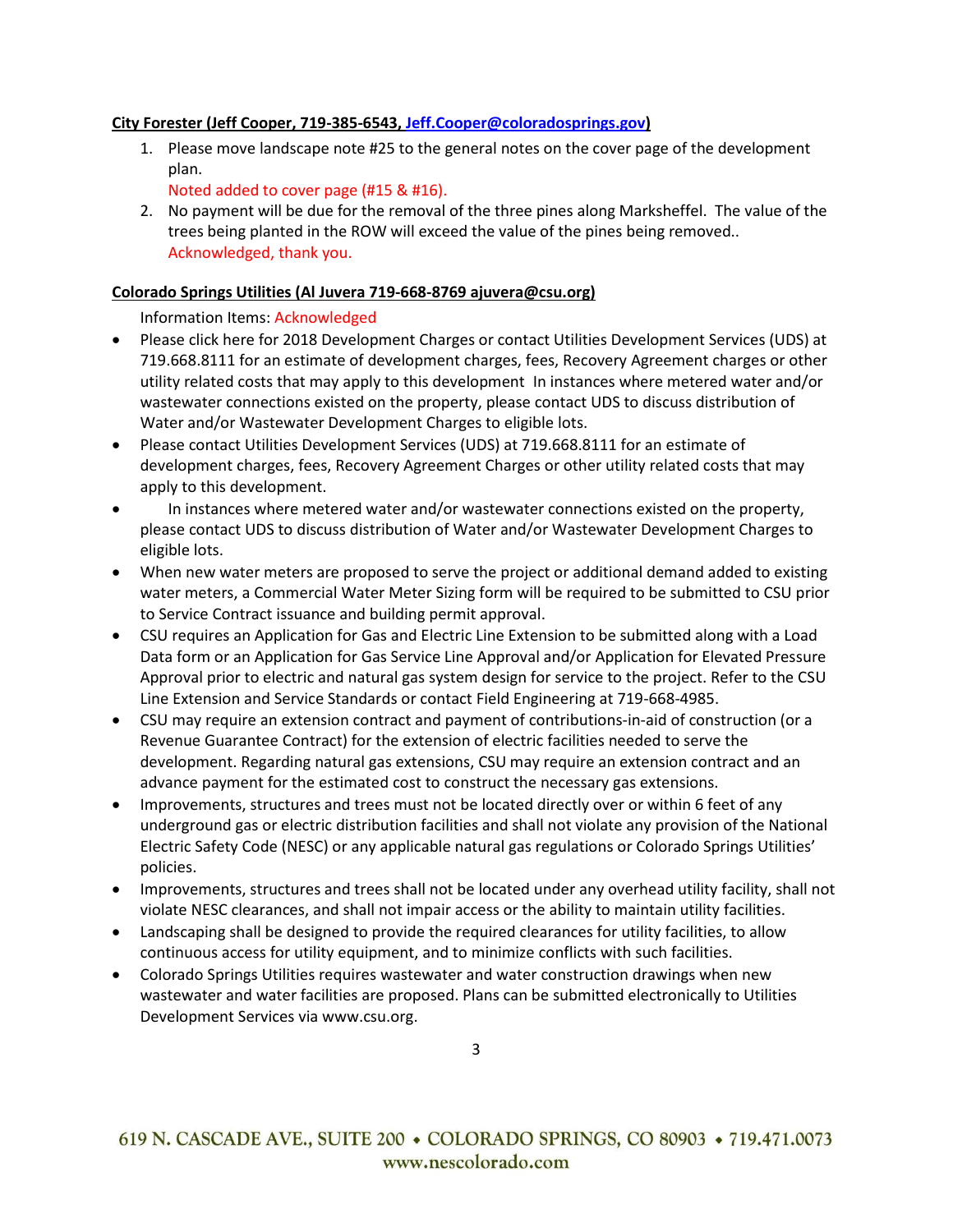• The water distribution system facilities must meet the Colorado Springs Utilities' criteria for fire flow, water quality, service interruption and pressure. To meet service interruption criteria, no more than fifty (50) homes on a dead-end water main line are permitted. The static pressure of the water distribution system shall be a minimum of 60 psi. CSU will assess the need for a Water Quality Plan based on information presented in the Development Plan. CSU may require a new or updated Water Quality Plan where construction phasing or the water system design differ from the approved Development Plan.

## **SWENT: Stormwater Engineering Development Review (Jonathan Scherer@coloradosprings.gov, 719- 385-5546)**

Reassigned to KH (Comments by Emily Perkins, direct all questions to Jonathan Scherer [jonathan.scherer@coloradosprings.gov\)](mailto:jonathan.scherer@coloradosprings.gov).

Development Plan

- 1. Not Addressed Sheet 1: The floodplain statement lists the FEMA flood zone as Zone AE, but also states that no portion of the site is within a designated FEMA floodplain. Zone AE refers to areas where base flood elevations have been determined. Please reconcile. If the platted area is within a designated FEMA flood hazard area, the 100-year floodplain line should be shown. (FEMA statement still reads "No portion of the site, Meadoworks Filing No.1") The FEMA general note on the cover page does not reference Zone AE and matches the plat.
- 2. Not Addressed Sheet 4,6, 10,12, 16, 18, 26: Clearly label the maintenance access to the proposed EDB on all applicable sheets, including Landscape Plans. Ensure maintenance access meets criteria (refer to DCM volume 1, chapter 13, section 5.16 for maintenance access requirements). Sheet 6, 16, 18, 26, are missing access road label. Pond maintenance access has been called out on all applicable sheets.
- 3. Not Addressed Sheet 14-19: Label all proposed drainage facilities with size, type, material, and private or public.

Labels have been provided on all applicable sheets.

4. Not Addressed Add a note that all private to public storm sewer connections must be inspected by an Engineering Development Review Inspector. Note has been added to the utility sheets.

Informational Comments Acknowledged.

.. The first submittal Final Drainage Report (STM-REV21-1581) was reviewed and returned to the engineer for revision on 10/28/2021. Comments on the drainage report that could affect the DP are ensure Public FSD meets Criteria, MDDP format is required, ensure report text and drainage map match the values from the calculations.

# **Street Naming (Bootsy Jones, 719-385-5362 [Bootsy.Jones@coloradosprings.gov\)](mailto:Bootsy.Jones@coloradosprings.gov)**

Street names are accepted. No remaining comments Acknowledged.

### **Streets Program Supervisor (Michael Hensley, 719-385-6856) [Michael.hensley@coloradosprings.gov](mailto:Michael.hensley@coloradosprings.gov)**

1. **MARKSHEFFEL RD** is under moratorium thru 2023. If infrastructure construction, storm sewer, or utility tie-in work impacts **MARKSHEFFEL RD**, developer needs to be familiar with the City's

4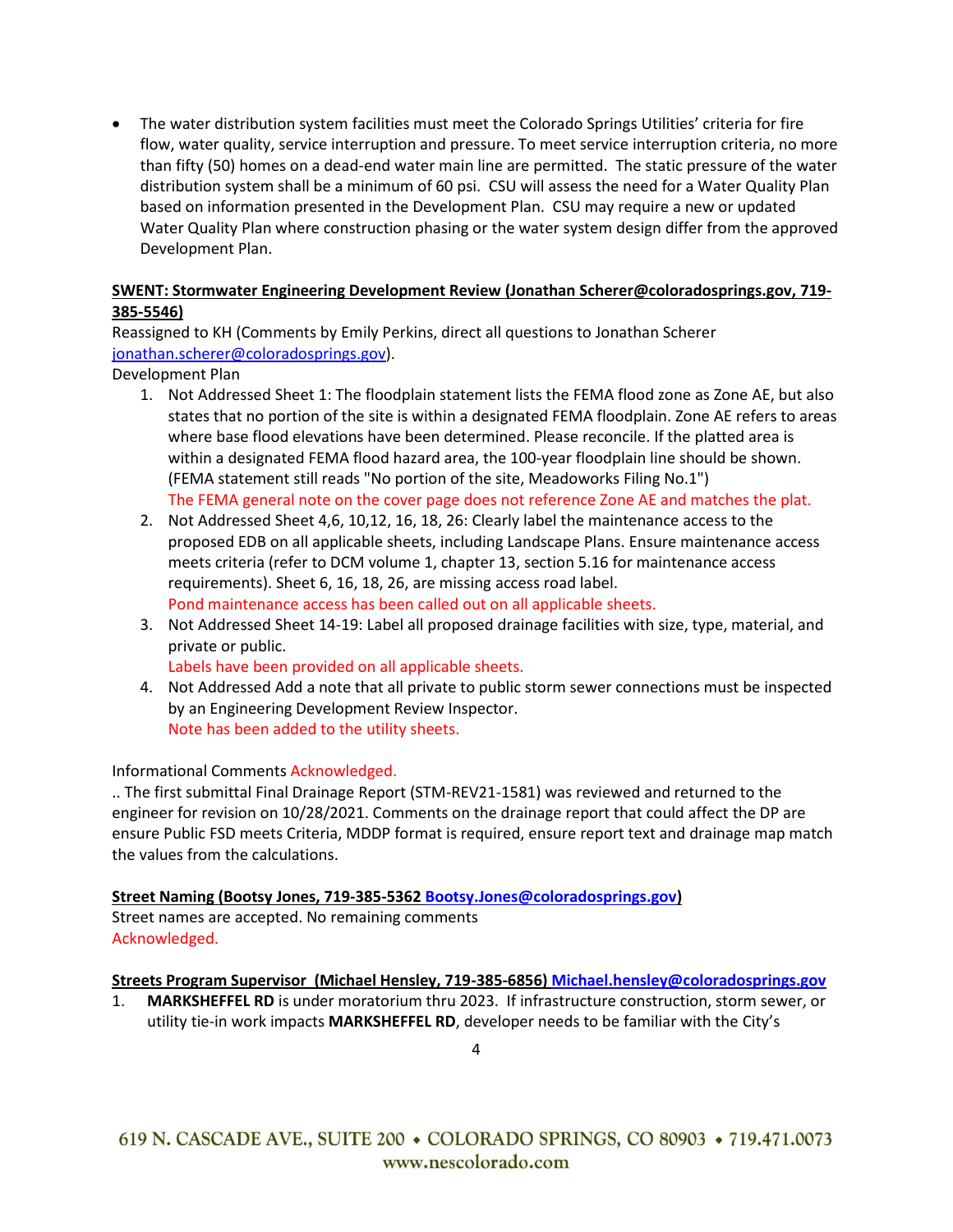degradation fee schedule and restoration specification. Restoration limits and degradation fees will be defined in the field based on extent of impact. Degradation fees are graduated based on area of impact and the age of the current roadway surface treatment. For a more detailed explanation of these fees and how they are calculated, please contact City Right-of-way management at 385-5977. Acknowledged.

#### **City Surveyor (Cory Sharp, 719-385-5098)**

No remaining comments Acknowledged.

### **Public Safety – Crime Prevention (Scott Mathis, 719-444-7276,** [scott.mathis@coloradosprings.gov\)](mailto:scott.mathis@coloradosprings.gov) No Concerns. Acknowledged.

#### **PR&CS Dept. (Connie Schmeisser, 719-385-6533, [constance.schmeisser@coloradosprings.gov\)](mailto:constance.schmeisser@coloradosprings.gov)**

- 1. PLDO: The parkland Dedication Ordinance is applicable to this DP application and the associated plat applications.
	- a. A park location has been identified, and if accepted, would partially satisfy the total anticipated obligation of (5.23 acres) created by the total project. Please reference the chart below.
		- i. Please explain if there are future filings beyond Filings 1-4 shown in this Development Plan application, and which we may want to consider? Addressed.
		- ii. We need a response which identifies if there is further parkland to give in this location (or another location) which qualifies for public park land consideration; before we can consider whether Fee's in Lieu of land dedication will be accepted for the obligation balance. Addressed. We will consider taking in Tract A and collecting fees for the remainder. See below, pending a site visit. Noted. The park was staked by our survey team back in October of last year for the site visit. There is no guarantee that those stakes are still there.
		- iii. We also need a response whether this proposed park site will be dedicated to the City of Colorado Springs PRCS Dept; or if this developer is proposing an alternative compliance situation, such as a developer built park, with a district to own and maintain the park? *The chart on the cover page reflects the intent is to dedication this tract to the City of Colorado Springs. Please confirm*. Addressed: Applicant Confirmed. Tract A is proposed for dedication to the City of Colorado Springs. Noted.
		- iv. Any Tract, such as Tract A of Filing 2 must be acceptable for development and unincumbered to be accepted as public park land. Addressed. Applicant responded, 'no easements'.

5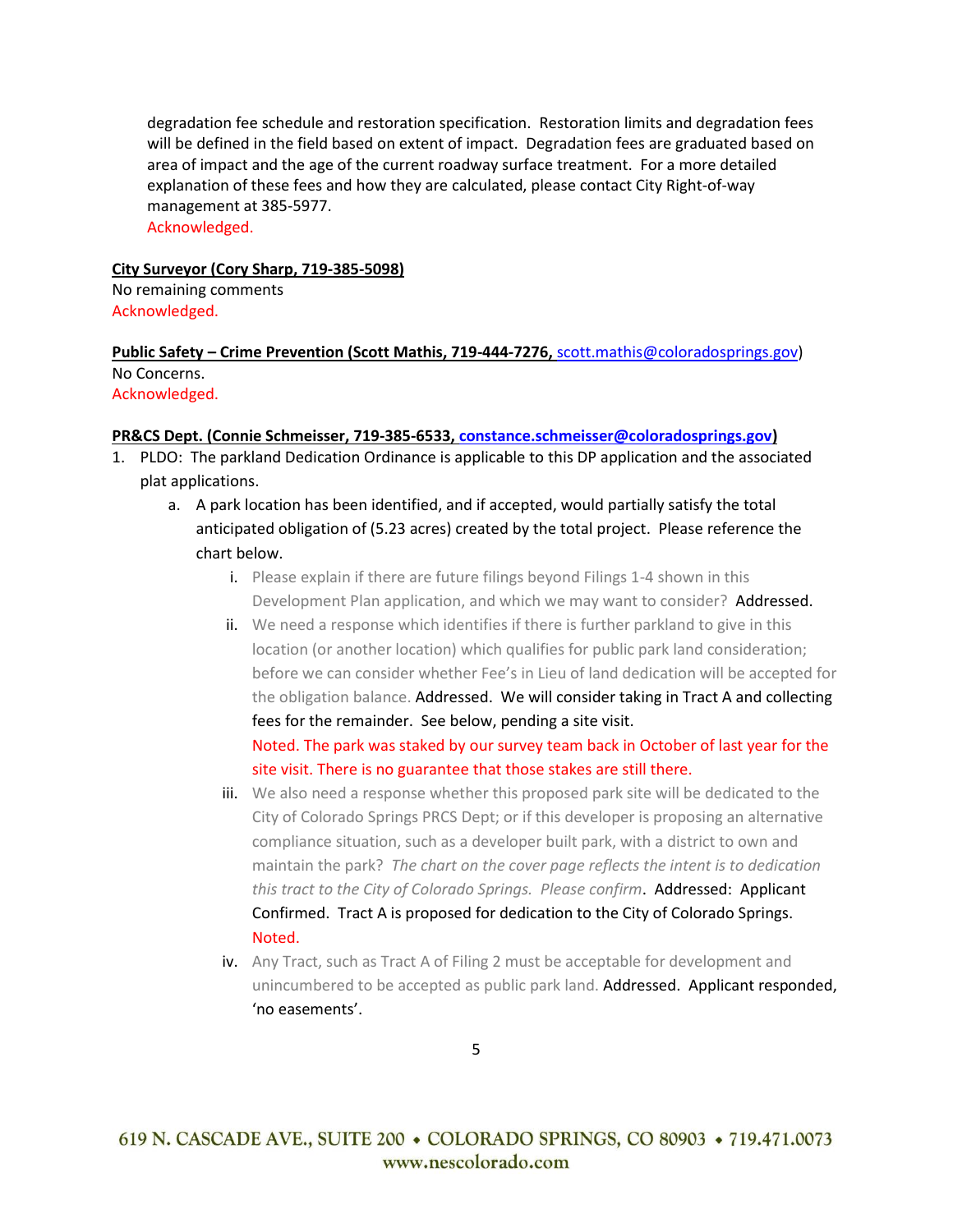- 1. Are there any existing easements or other encumbrances which need to be removed, in order to dedicate the land?
- 2. The cover page table lists several other uses for this tract, and does not list "Public Park". Tract A includes "Public Drainage, Public Utilities…", and the "Trails/OS" may be irrelevant if the tract is accepted for dedication. Please explain these other uses reflected for Tract A.

# Staff Response:

- Thank you for adding "Public Park".
- The chart can say Future Public Park alone. The tract table on the dp cover sheet reflects the plat for that filing. I have matched the uses from the plat.
- Plat Note 11 and any other notes should be updated. Once built, there appears to be no concentrated flows planned per the preliminary grading plan coming onto or off of the Tract to be conveyed to the City (PRCS). The drainage, utility, and trail/open space uses can be removed.
	- 3. Please provide a response that helps us understand the existing natural features today, how any overlot grading would be minimized (or advantageous) to future park development by the City of Colorado Springs? Addressed.
	- 4. Ultimately, we need to make a site visit to view this future Tract A before a Plat can approved with any land dedication. Is there a way to survey and clearly stake off this Filing 2 Tract A, for our site visit? Staff Response: We still need to make this site visit, and can get this scheduled around weather over the next 1-2 weeks.

See response above regarding staking of the park. Please keep me posted on the future site visit.

# **Enumerations (Rebekah Allen,719-799-2707**, **beckya@pprbd.org)**

a. No further comments Acknowledged.

# **El Paso County Planning/Community Development (Ryan Howser, 719-520-6049; [ryanhowser@elpasoco.com\)](mailto:ryanhowser@elpasoco.com)**

### **Planning Division**

Planning Division has no comments at this time. Proposed development is compatible with surrounding properties located within the County and is similar in density and lot size. Acknowledged.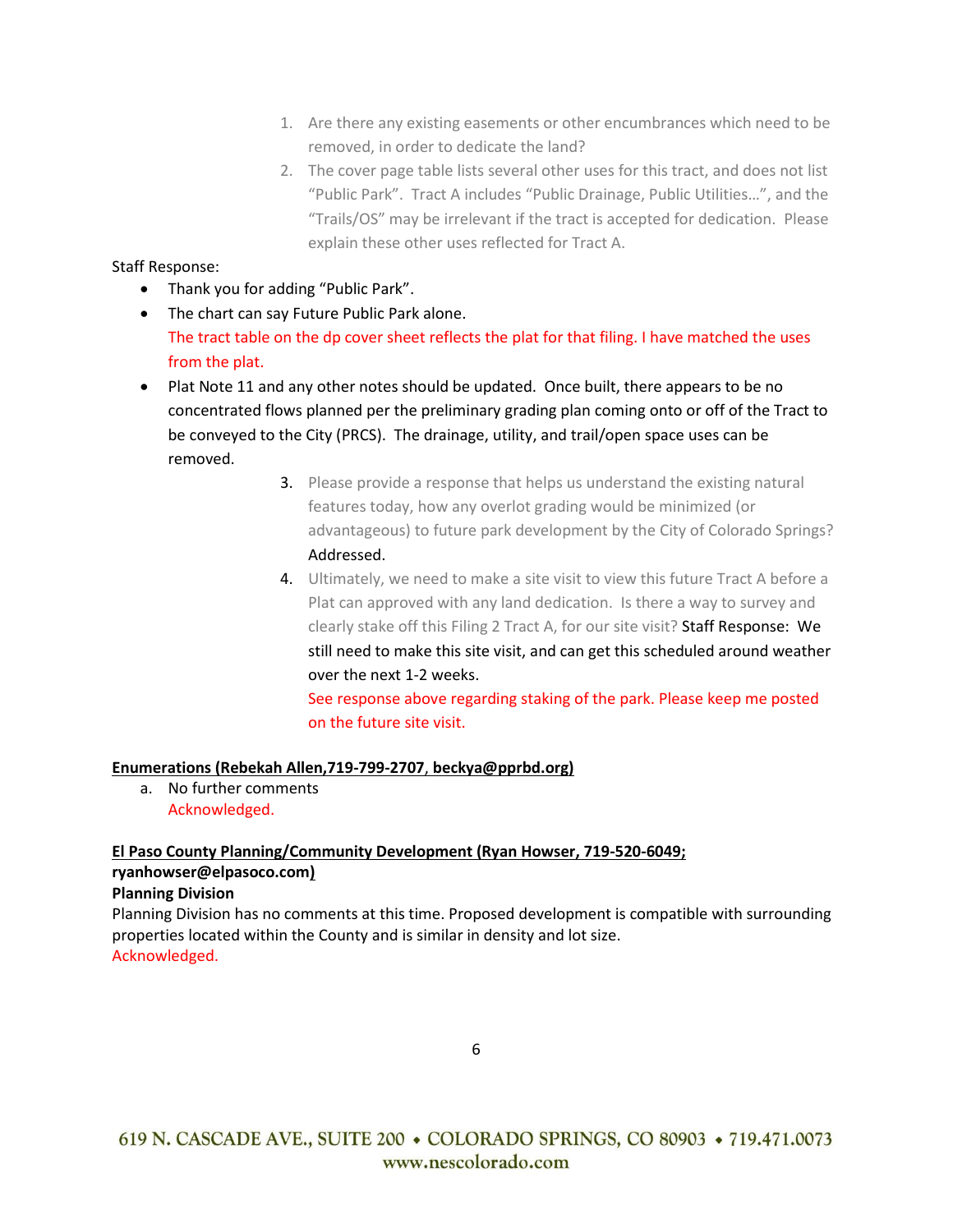### **El Paso County Community Development (Jeff Rice, 719-520-7877)**

1. Revised comments to be updated once received. Updated comments were never received from Jeff Rice.

# **USPS, Elaine Kelley (719-570-5415, elaine.f.kelly@usps.gov)**

1. Updated comments to be added once received. Updated comments were never received from Elaine Kelley.

### **Colorado Springs Bicycle Planning (Kate Brady, Katherine.Brady@coloradosprings.gov)**

- 1. Marksheffel is identified as a priority corridor in the Vision Map of the bike master plan, and we have determined that a 10' wide trail on the east side is the appropriate means to accommodate bikes.
	- a. If the 5' sidewalk outside of the verti-crete sound wall adjacent to Marksheffel ROW is intended to be that trail, please widen it to 10' and make sure it continues south of the public utility easement between lots 42 and 43, to be able to connect to the next development to the south. b. If the sidewalk is separate, please show this trail on the development plan.
- 2. Please ensure that the public utility easements (between lots 42 and 43, and 23 and 24) connecting from Cordifolia Drive to Marksheffel are also public use easements, and provide sidewalk access (not blocked by the sound wall) between the Marksheffel Trail and both the sidewalk on Cordifolia and the street itself (including a bike ramp if there isn't one).
	- a. UPDATE: Regarding my comment number 2, I see that the tract table does reflect public access for those tracts. However, the detailed sheets in the DPs and the final plats refer to these as public utility easements in some places. To minimize confusion, please ensure that there is consistency across these documents. An easement will be dedicated within this tract for the water main loop into Marksheffel. A sidewalk connection will also be provided in this corridor for public access onto the proposed bike trail. The community wall will not prevent public access to the proposed bike trail. Per the tract table, this will be owned and maintained by the Metro District.
- 3. Please also provide public use easement and sidewalk (not blocked by the sound wall) to the Marksheffel Trail north of lot 15.
- 4. I appreciate the provided internal trails connecting to the park, that's great design. Please widen the sidewalk (I see filing 2, tract E, but there may be others) to 8' for those internal connections.

### **Comcast Cable (Jason Jacobsen, 719-442-4730, [Jason\\_Jacobsen@cable.comcast.com\)](mailto:Jason_Jacobsen@cable.comcast.com)**

1. Please be aware, Comcast has UG Fiber Optic cables on both sides of Horizonview Dr in the ROW. Acknowledged.

# **Colorado Springs Airport (Kris Andrews, 719.550.1915[, kandrews@springsgov.com](mailto:kandrews@springsgov.com) )**

No additional comments at this time Acknowledged.

7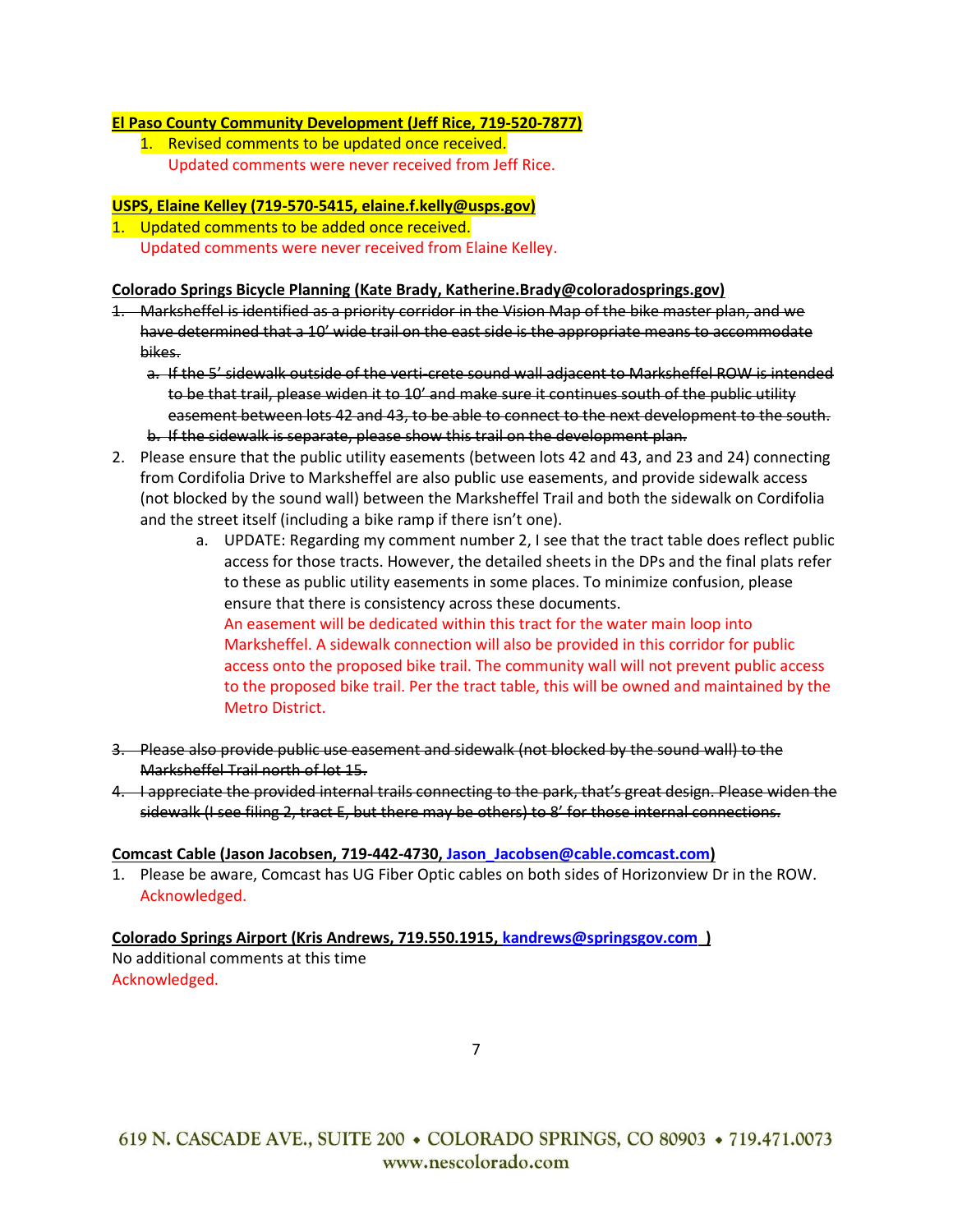### **Floodplain Keith Curtis, O: 719-327-2898 E: [keith@pprbd.org\)](mailto:keith@pprbd.org)**

1. No additional comments Acknowledged.

### **Widefield School District #3 (David Gish, 719-391-3530, gishd@wsd3.org)**

1. In reference to your correspondence dated 12/21/21, file numbers AR DR 21-00591, AR FP 21- 00592, 21-00593, 21-00594, 21-00594 for filings 1-4 for the Meadoworks development plan, tax numbers 5500000189 and 5503300001, located east of Marksheffel Road, south of Drennan Road and on both sides of Horizonview Drive, 358 dwelling units on 90.63 acres. Widefield School District #3 has no objections to this project. Widefield School District #3 would like the land owed to the district from the Meadoworks development for use as a future site. If you have further questions please feel free to contact me by email a[t gishd@wsd3.org](mailto:gishd@wsd3.org) or by phone at 719-391-3531. Acknowledged.

### **FINAL PLAT COMMENTS – FILING 1**

### **Land Use Review**

1. Include the file number AR FP 21-00592 in the lower right hand corner of all sheets. Per our surveyor, this is not a Final Plat checklist item. If needed, we can provide numerous approved Final Plats that do not have file numbers on them.

### **Colorado Springs Utilities (Al Juvera, 719-668-8769, ajuvera@csu.org)**

Information Items: Acknowledged.

- 1. Please contact Utilities Development Services (UDS) at 719.668.8111 for an estimate of development charges, fees, Recovery Agreement Charges or other utility related costs that may apply to this development.
	- $\circ$  In instances where metered water and/or wastewater connections existed on the property, please contact UDS to discuss distribution of Water and/or Wastewater Development Charges to eligible lots.
- 2. When new water meters are proposed to serve the project or additional demand added to existing water meters, a Commercial Water Meter Sizing form will be required to be submitted to CSU prior to Service Contract issuance and building permit approval.
- 3. CSU requires an Application for Gas and Electric Line Extension to be submitted along with a Load Data form or an Application for Gas Service Line Approval and/or Application for Elevated Pressure Approval prior to electric and natural gas system design for service to the project. Refer to the CSU Line Extension and Service Standards or contact Field Engineering at 719-668-4985.
- 4. CSU may require an extension contract and payment of contributions-in-aid of construction (or a Revenue Guarantee Contract) for the extension of electric facilities needed to serve the development. Regarding natural gas extensions, CSU may require an extension contract and an advance payment for the estimated cost to construct the necessary gas extensions.
- 5. Improvements, structures and trees must not be located directly over or within 6 feet of any underground gas or electric distribution facilities and shall not violate any provision of the National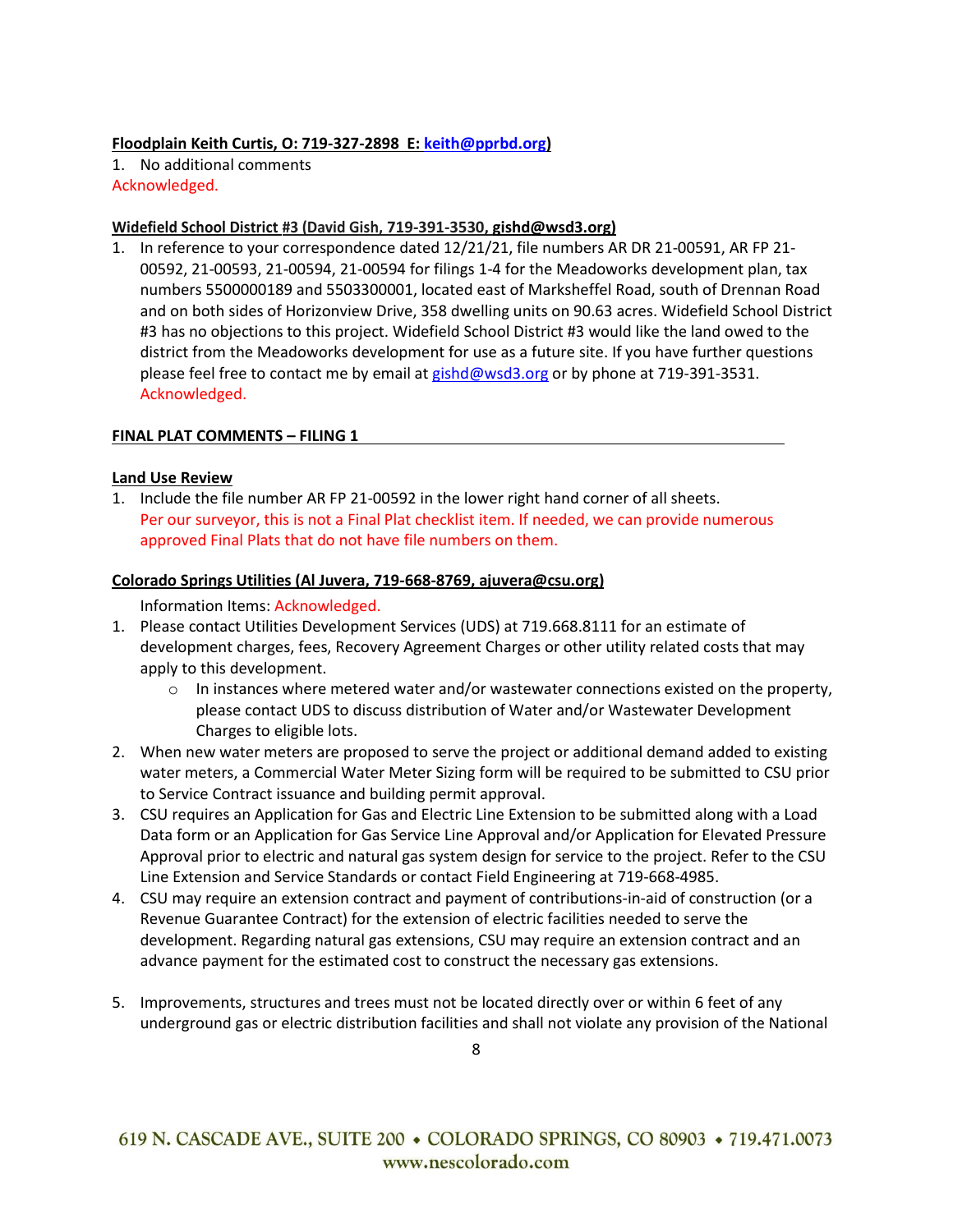Electric Safety Code (NESC) or any applicable natural gas regulations or Colorado Springs Utilities' policies.

- 6. Improvements, structures and trees shall not be located under any overhead utility facility, shall not violate NESC clearances, and shall not impair access or the ability to maintain utility facilities.
- 7. Landscaping shall be designed to provide the required clearances for utility facilities, to allow continuous access for utility equipment, and to minimize conflicts with such facilities.
- 8. Colorado Springs Utilities requires wastewater and water construction drawings when new wastewater and water facilities are proposed. Plans can be submitted electronically to Utilities Development Services via [www.csu.org.](http://www.csu.org/)

### **Engineering Development Review (Patrick Morris, Patrick.Morris@coloradosprings.gov)**

EDRD has no comments on this item. Acknowledged.

# **Enumerations (Rebekah Allen,719-799-2707**, **beckya@pprbd.org)**

a. Comments have been addressed. Acknowledged.

### **SWENT: Stormwater Engineering Development Review (Jonathan Scherer@coloradosprings.gov, 719- 385-5546)**

Reassigned to KH (Comments by Emily Perkins, direct all questions to Jonathan Scherer [jonathan.scherer@coloradosprings.gov\)](mailto:jonathan.scherer@coloradosprings.gov)

(INFORMATIONAL COMMENT) The first submittal Final Drainage Report (STM-REV21-1581) was reviewed and returned to the engineer for revision on 10/28/2021. Acknowledged.

### **Floodplain Keith Curtis, O: 719-327-2898 E: [keith@pprbd.org\)](mailto:keith@pprbd.org)**

2. Remove "( zone ae)" from the end of note 2 on all plats Revised.

# **City Surveyor (Cory Sharp, 719-385-5098)**

Inspection fees: 85 lots at \$201.15 per lot = \$17097.75 Acknowledged.

Final plat comments:

1. No remaining comments.

Acknowledged.

# **Colorado Springs Real Estate Services (Barbara Reinardy, 719.385.5601, [Barbara.Reinardy@ColoradoSprings.gov](mailto:Barbara.Reinardy@ColoradoSprings.gov)**

1. No remaining comments Acknowledged.

9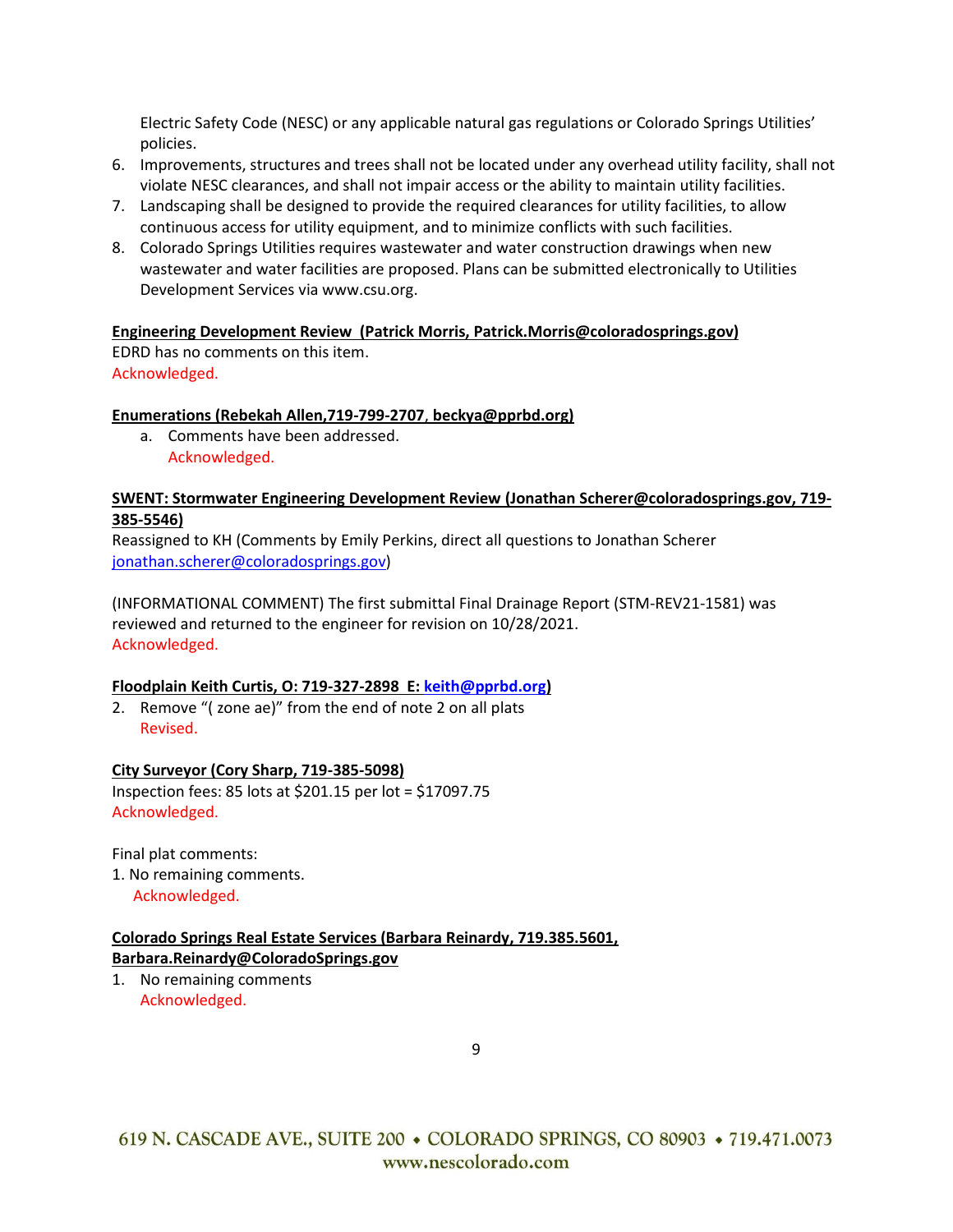## **Colorado Springs Airport (Kris Andrews, 719.550.1915[, kandrews@springsgov.com](mailto:kandrews@springsgov.com) )**

- 1. Airport staff recommends no objection with the following conditions:
	- Avigation Easement: Avigation easement note on plan and plats; no further action. Acknowledged.

• Airport Acknowledgement: Upon accepting residency within Meadoworks, all adult residents and occupants shall be required to sign a notice in which the tenant acknowledges that Meadoworks lies within an Airport Overlay Zone and is located less than 2 miles from Colorado Springs Municipal Airport and may, at times (24 hours per day), experience noise and other activities and operations associated with aircraft and the Airport. **NES** This is a single-family development that will be owner occupied. All owners will be put on notice through closing documents.

• FAA Form 7460-1: If use of temporary construction equipment will exceed 200 feet above ground level in height at this site, the applicant is to file an airspace evaluation case with the Federal Aviation Administration (FAA) and provide the results to the Airport before the commencement of construction activities; FAA's website (https://oeaaa.faa.gov/oeaaa/external/portal.jsp). Acknowledged.

### **Comcast Cable (Jason Jacobsen, 719-442-4730, [Jason\\_Jacobsen@cable.comcast.com\)](mailto:Jason_Jacobsen@cable.comcast.com)**

1. Please be aware, Comcast has UG Fiber Optic cables on the north side of the project area. Acknowledged.

# **El Paso County Planning/Community Development (Ryan Howser, 719-520-6049;**

# **[ryanhowser@elpasoco.com\)](mailto:ryanhowser@elpasoco.com)**

### **Planning Division**

Planning Division has no comments at this time. Proposed development is compatible with surrounding properties located within the County and is similar in density and lot size. Acknowledged.

### **El Paso County Community Development (Jeff Rice, 719-520-7877)** Revised comments to be added once received. Updated comments were never received from Jeff Rice.

### **Street Naming (Bootsy Jones, 719-385-5362 [Bootsy.Jones@coloradosprings.gov\)](mailto:Bootsy.Jones@coloradosprings.gov)**

The street names were accepted for this filing Acknowledged.

### **FINAL PLAT COMMENTS – FILING 2**

### **Land Use Review**

1. Include the file number AR FP 21-00592 in the lower right hand corner of all sheets. Per our surveyor, this is not a Final Plat checklist item. If needed, we can provide numerous approved Final Plats that do not have file numbers on them.

10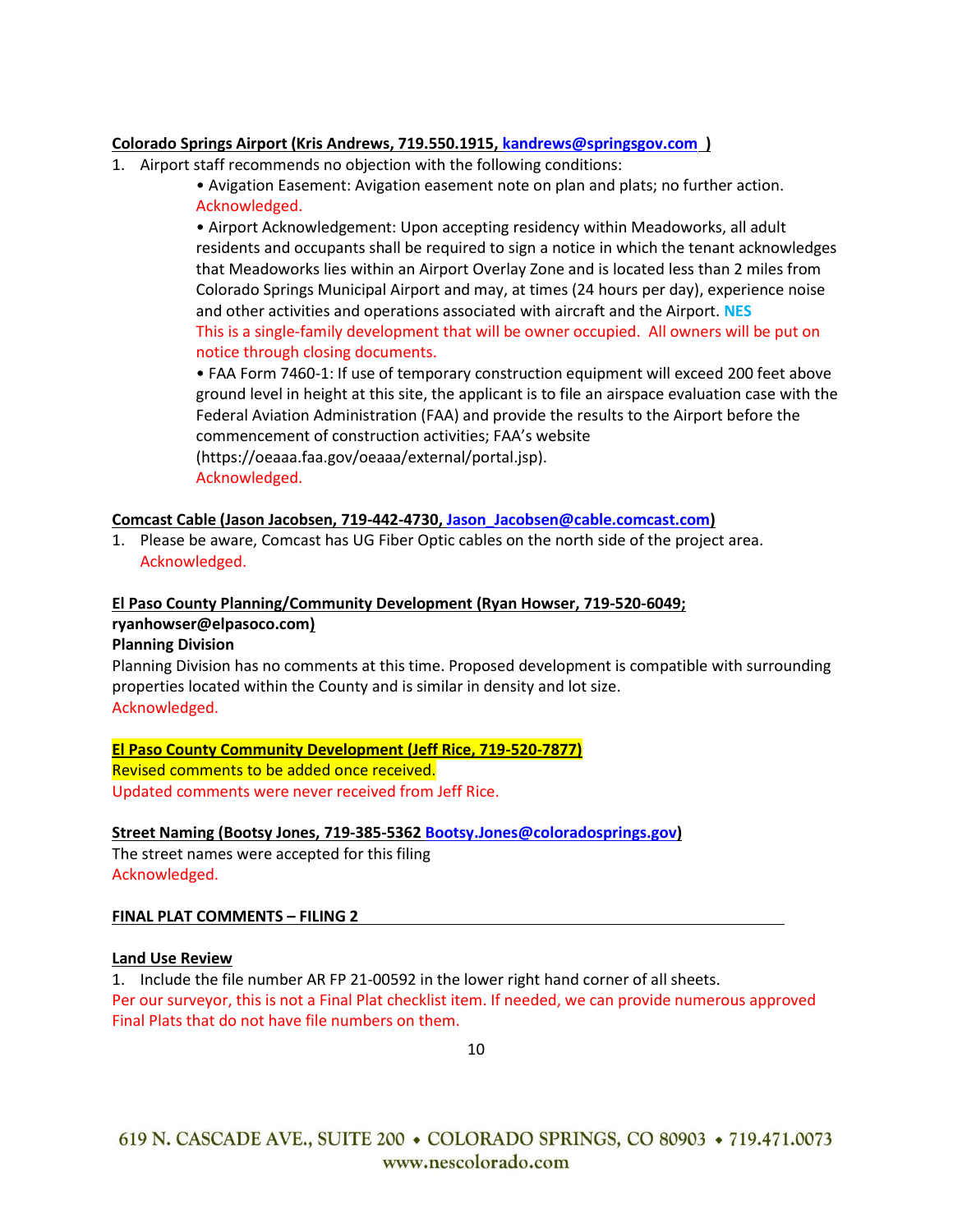## **Colorado Springs Utilities (Al Juvera, 719-668-8769, ajuvera@csu.org)**

**Action Items:** 1. No remaining action items. Acknowledged.

Information Items: Acknowledged.

- 1. Please contact Utilities Development Services (UDS) at 719.668.8111 for an estimate of development charges, fees, Recovery Agreement Charges or other utility related costs that may apply to this development.
	- $\circ$  In instances where metered water and/or wastewater connections existed on the property, please contact UDS to discuss distribution of Water and/or Wastewater Development Charges to eligible lots.
- 2. When new water meters are proposed to serve the project or additional demand added to existing water meters, a Commercial Water Meter Sizing form will be required to be submitted to CSU prior to Service Contract issuance and building permit approval.
- 3. CSU requires an Application for Gas and Electric Line Extension to be submitted along with a Load Data form or an Application for Gas Service Line Approval and/or Application for Elevated Pressure Approval prior to electric and natural gas system design for service to the project. Refer to the CSU Line Extension and Service Standards or contact Field Engineering at 719-668-4985.
- 4. CSU may require an extension contract and payment of contributions-in-aid of construction (or a Revenue Guarantee Contract) for the extension of electric facilities needed to serve the development. Regarding natural gas extensions, CSU may require an extension contract and an advance payment for the estimated cost to construct the necessary gas extensions.
- 5. Improvements, structures and trees must not be located directly over or within 6 feet of any underground gas or electric distribution facilities and shall not violate any provision of the National Electric Safety Code (NESC) or any applicable natural gas regulations or Colorado Springs Utilities' policies.
- 6. Improvements, structures and trees shall not be located under any overhead utility facility, shall not violate NESC clearances, and shall not impair access or the ability to maintain utility facilities.
- 7. Landscaping shall be designed to provide the required clearances for utility facilities, to allow continuous access for utility equipment, and to minimize conflicts with such facilities.
- 8. Colorado Springs Utilities requires wastewater and water construction drawings when new wastewater and water facilities are proposed. Plans can be submitted electronically to Utilities Development Services via [www.csu.org.](http://www.csu.org/)

**Engineering Development Review (Patrick Morris, Patrick.Morris@coloradosprings.gov)** EDRD has no comments on this item.

Acknowledged.

### **PR&CS Dept. (Connie Schmeisser, 719-385-6533, [constance.schmeisser@coloradosprings.gov\)](mailto:constance.schmeisser@coloradosprings.gov)**

1. The proposed land dedication of 3.826 acres of the 5.23 acres obligation results in Fee's being due for 96 units. Acknowledged.

11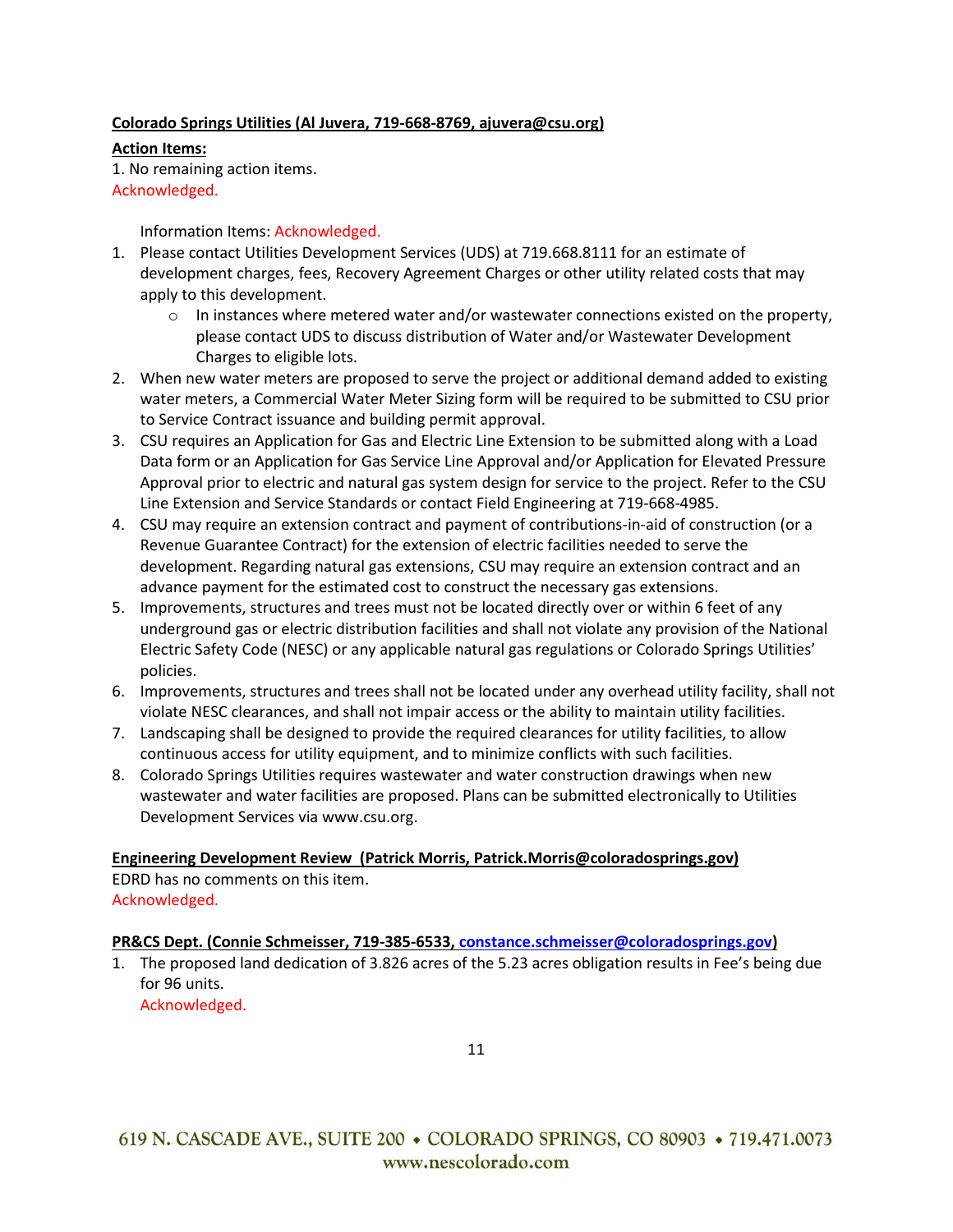2. Put these figures in the Parkland dedication chart for the Development Plan, and on each plat cover page as a Parkland Dedication note.

Figures have been added to the DP cover sheet. However, since this is not a check list item, per our surveyor, these will not be added to the Final Plats.

City Staff Cory Sharp will also note the Mylar accordingly.

AR FP 21-00592 Filing 1 PLDO: Land dedication met through Filing 2 Tract A. (85 units currently reflected)

AR FP 21-00593 Filing 2 PLDO: Land dedication met through Filing 2 Tract A. (91 units currently reflected)

AR FP 21-00594 Filing 3 PLDO: Land Met for first 86 units & Fee's Due for 6 units (current unit total count 92 units)

AR FP 21-00595 Filing 4 PLDO: Fee's Due in Lieu of land (for all 90 Units shown on plat currently) Acknowledged.

# **Enumerations (Rebekah Allen,719-799-2707**, **beckya@pprbd.org)**

a. No remaining comments Acknowledged.

## **SWENT: Stormwater Engineering Development Review (Jonathan Scherer@coloradosprings.gov, 719- 385-5546)**

Reassigned to KH (Comments by Emily Perkins, direct all questions to Jonathan Scherer [jonathan.scherer@coloradosprings.gov\)](mailto:jonathan.scherer@coloradosprings.gov)

1. (INFORMATIONAL COMMENT) The first submittal Final Drainage Report (STM-REV21-1581) was reviewed and returned to the engineer for revision on 10/28/2021. Acknowledged.

# **City Surveyor (Cory Sharp, 719-385-5098)**

Inspection fees: 91 lots at \$201.15 per lot = \$18304.65 Acknowledged.

Final plat comments: No comments or concerns on the final plat. Acknowledged.

# **Colorado Springs Real Estate Services (Barbara Reinardy, 719.385.5601, [Barbara.Reinardy@ColoradoSprings.gov](mailto:Barbara.Reinardy@ColoradoSprings.gov)**

1. No remaining comments. Acknowledged.

# **Colorado Springs Airport (Kris Andrews, 719.550.1915[, kandrews@springsgov.com](mailto:kandrews@springsgov.com) )**

- 1. Airport staff recommends no objection with the following conditions:
	- Avigation Easement: Avigation easement note on plan and plats; no further action. Acknowledged.

12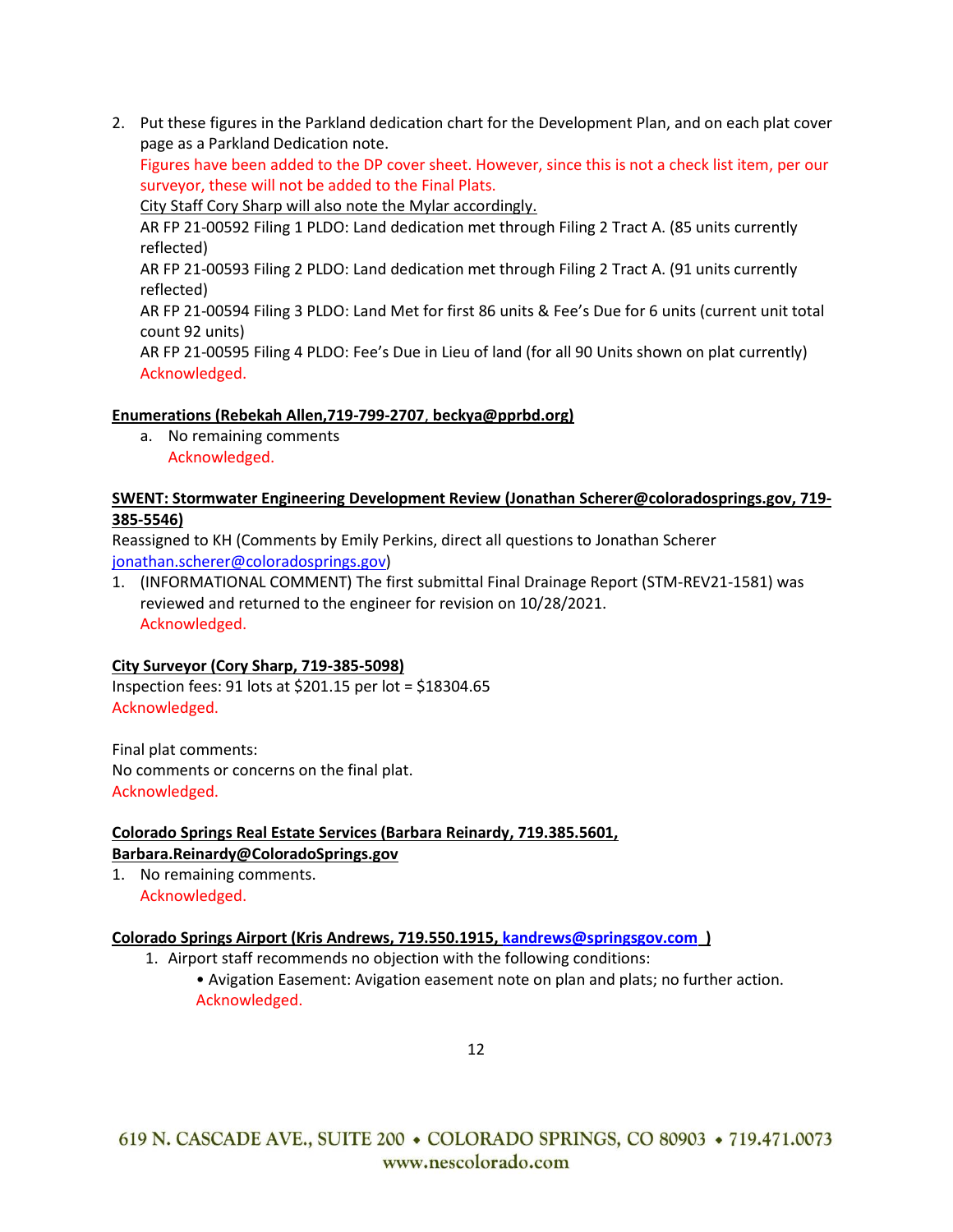• Airport Acknowledgement: Upon accepting residency within Meadoworks, all adult residents and occupants shall be required to sign a notice in which the tenant acknowledges that Meadoworks lies within an Airport Overlay Zone and is located less than 2 miles from Colorado Springs Municipal Airport and may, at times (24 hours per day), experience noise and other activities and operations associated with aircraft and the Airport. This is a single-family development that will be owner occupied. All owners will be put on notice through closing documents.

• FAA Form 7460-1: If use of temporary construction equipment will exceed 200 feet above ground level in height at this site, the applicant is to file an airspace evaluation case with the Federal Aviation Administration (FAA) and provide the results to the Airport before the commencement of construction activities; FAA's website

[\(https://oeaaa.faa.gov/oeaaa/external/portal.jsp\)](https://oeaaa.faa.gov/oeaaa/external/portal.jsp). Acknowledged.

**Comcast Cable (Jason Jacobsen, 719-442-4730, [Jason\\_Jacobsen@cable.comcast.com\)](mailto:Jason_Jacobsen@cable.comcast.com)**

1. Please be aware, Comcast has UG Fiber Optic cables on the north and east sides of the project area. Acknowledged.

## **El Paso County Planning/Community Development (Ryan Howser, 719-520-6049; [ryanhowser@elpasoco.com\)](mailto:ryanhowser@elpasoco.com)**

### **Planning Division**

Planning Division has no comments at this time. Proposed development is compatible with surrounding properties located within the County and is similar in density and lot size. Acknowledged.

### **El Paso County Community Development (Jeff Rice, 719-520-7877)**

1. Revised comments to be added once received. Updated comments were never received from Jeff Rice.

### **Floodplain Keith Curtis, O: 719-327-2898 E: [keith@pprbd.org\)](mailto:keith@pprbd.org)**

1. Remove "( zone ae)" from the end of note 2 on all plats. Revised.

### **Street Naming (Bootsy Jones, 719-385-5362 [Bootsy.Jones@coloradosprings.gov\)](mailto:Bootsy.Jones@coloradosprings.gov)**

No remaining comments Acknowledged.

# **FINAL PLAT COMMENTS – FILING 3**

### **Land Use Review**

1. Include the file number AR FP 21-00592 in the lower right hand corner of all sheets.

Per our surveyor, this is not a Final Plat checklist item. If needed, we can provide numerous approved Final Plats that do not have file numbers on them.

13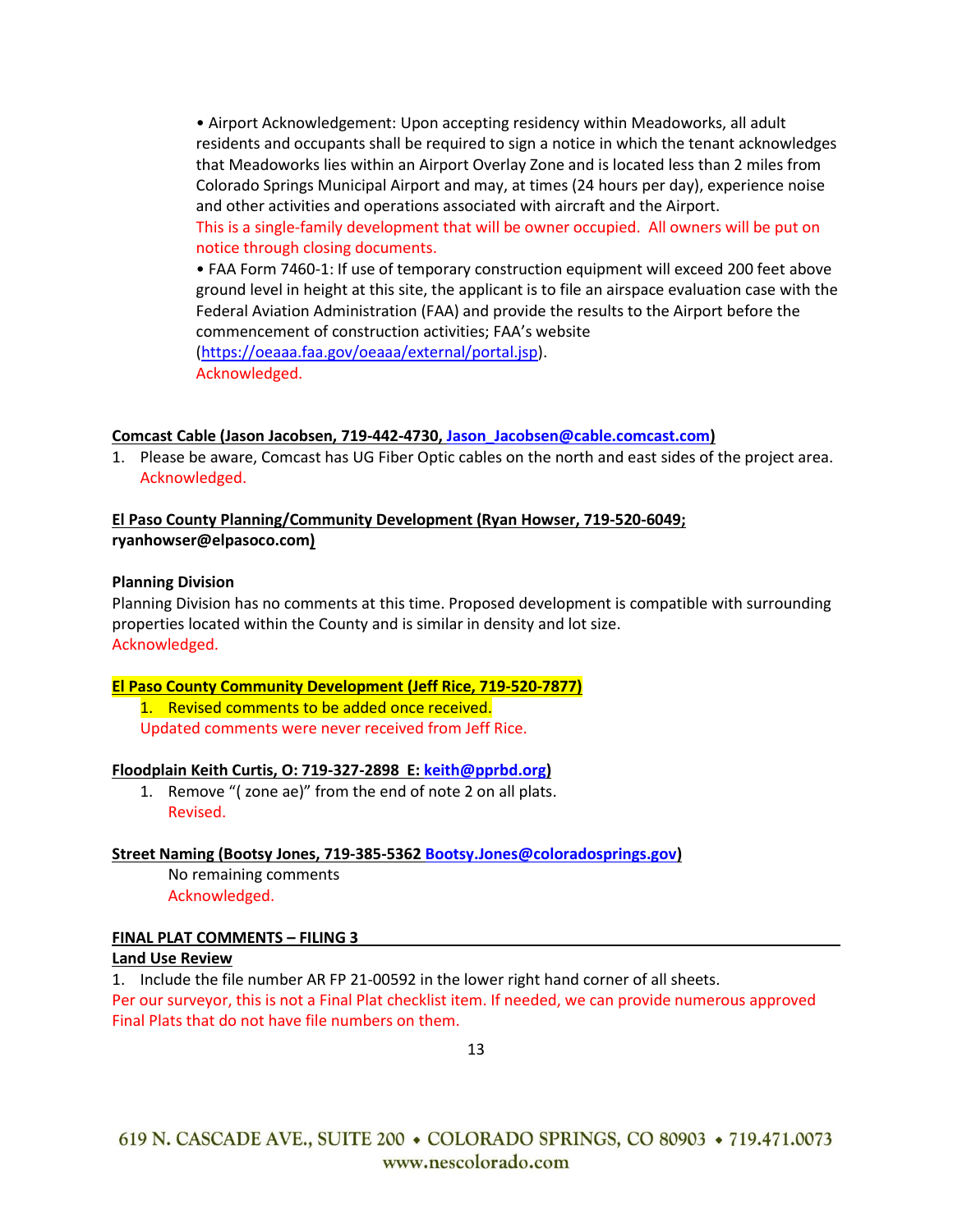### **Colorado Springs Utilities (Al Juvera, 719-668-8769, ajuvera@csu.org)**

**Action Items:** 1. No remaining comments. Acknowledged.

### Information Items: Acknowledged.

- 1. Please contact Utilities Development Services (UDS) at 719.668.8111 for an estimate of development charges, fees, Recovery Agreement Charges or other utility related costs that may apply to this development.
	- $\circ$  In instances where metered water and/or wastewater connections existed on the property, please contact UDS to discuss distribution of Water and/or Wastewater Development Charges to eligible lots.
- 2. When new water meters are proposed to serve the project or additional demand added to existing water meters, a Commercial Water Meter Sizing form will be required to be submitted to CSU prior to Service Contract issuance and building permit approval.
- 3. CSU requires an Application for Gas and Electric Line Extension to be submitted along with a Load Data form or an Application for Gas Service Line Approval and/or Application for Elevated Pressure Approval prior to electric and natural gas system design for service to the project. Refer to the CSU Line Extension and Service Standards or contact Field Engineering at 719-668-4985.
- 4. CSU may require an extension contract and payment of contributions-in-aid of construction (or a Revenue Guarantee Contract) for the extension of electric facilities needed to serve the development. Regarding natural gas extensions, CSU may require an extension contract and an advance payment for the estimated cost to construct the necessary gas extensions.
- 5. Improvements, structures and trees must not be located directly over or within 6 feet of any underground gas or electric distribution facilities and shall not violate any provision of the National Electric Safety Code (NESC) or any applicable natural gas regulations or Colorado Springs Utilities' policies.
- 6. Improvements, structures and trees shall not be located under any overhead utility facility, shall not violate NESC clearances, and shall not impair access or the ability to maintain utility facilities.
- 7. Landscaping shall be designed to provide the required clearances for utility facilities, to allow continuous access for utility equipment, and to minimize conflicts with such facilities.
- 8. Colorado Springs Utilities requires wastewater and water construction drawings when new wastewater and water facilities are proposed. Plans can be submitted electronically to Utilities Development Services vi[a www.csu.org.](http://www.csu.org/)

# **Engineering Development Review (Patrick Morris, Patrick.Morris@coloradosprings.gov)**

EDRD has no comments on this item. Acknowledged.

### **Enumerations (Rebekah Allen,719-799-2707**, **beckya@pprbd.org)**

a. No remaining comments Acknowledged.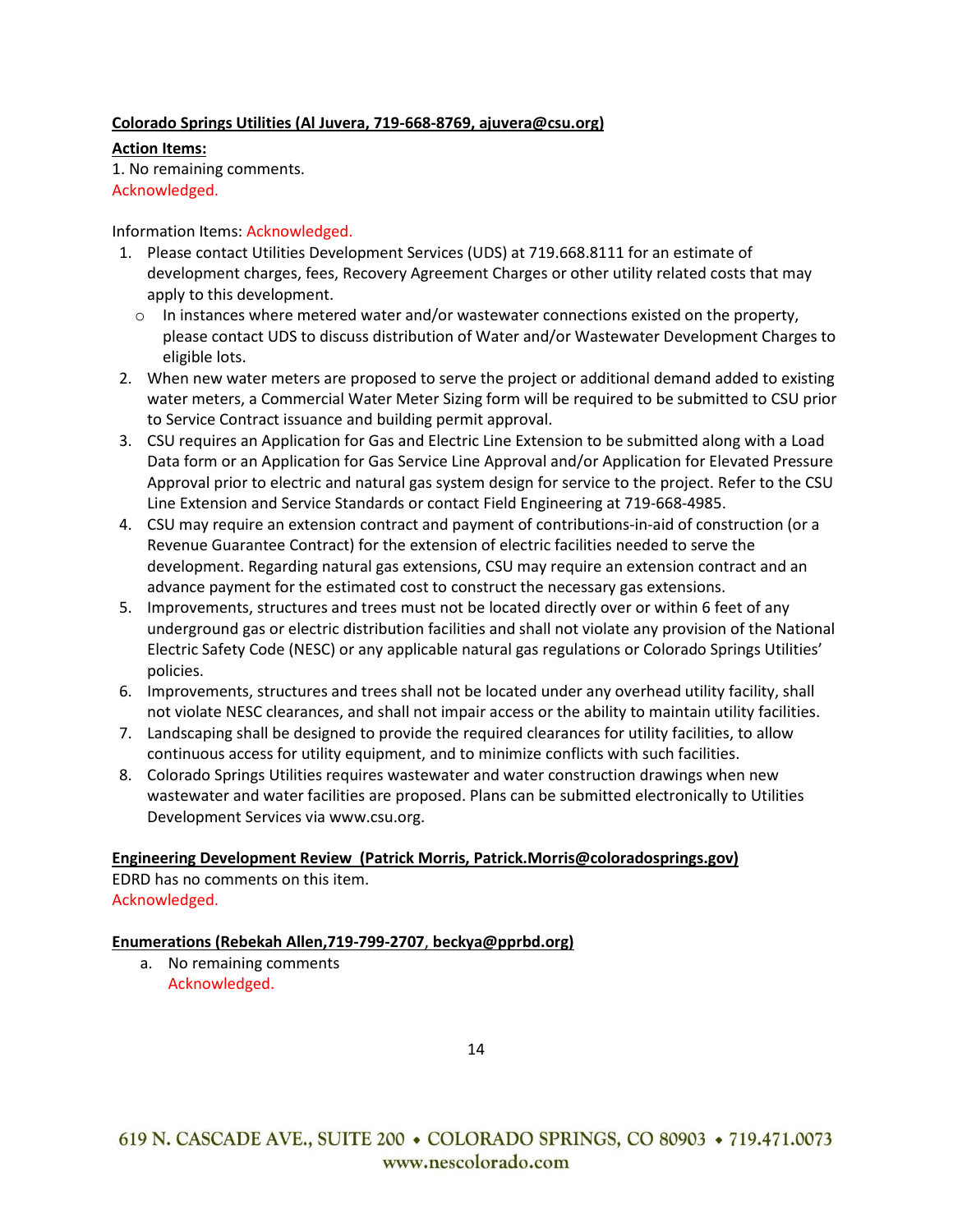## **SWENT: Stormwater Engineering Development Review (Jonathan Scherer@coloradosprings.gov, 719- 385-5546)**

Reassigned to KH (Comments by Emily Perkins, direct all questions to Jonathan Scherer [jonathan.scherer@coloradosprings.gov\)](mailto:jonathan.scherer@coloradosprings.gov)

1. (INFORMATIONAL COMMENT) The first submittal Final Drainage Report (STM-REV21-1581) was reviewed and returned to the engineer for revision on 10/28/2021. Acknowledged.

### **City Surveyor (Cory Sharp, 719-385-5098)**

Inspection fees: 92 lots at \$201.15 per lot = \$18505.80 Acknowledged.

Final plat comments: 1. No remaining comments. Acknowledged.

# **Colorado Springs Real Estate Services (Barbara Reinardy, 719.385.5601, [Barbara.Reinardy@ColoradoSprings.gov](mailto:Barbara.Reinardy@ColoradoSprings.gov)**

1. No remaining comments Acknowledged.

### **Colorado Springs Airport (Kris Andrews, 719.550.1915[, kandrews@springsgov.com](mailto:kandrews@springsgov.com) )**

- 1. Airport staff recommends no objection with the following conditions:
	- Avigation Easement: Avigation easement note on plan and plats; no further action. Acknowledged.

• Airport Acknowledgement: Upon accepting residency within Meadoworks, all adult residents and occupants shall be required to sign a notice in which the tenant acknowledges that Meadoworks lies within an Airport Overlay Zone and is located less than 2 miles from Colorado Springs Municipal Airport and may, at times (24 hours per day), experience noise and other activities and operations associated with aircraft and the Airport.

This is a single-family development that will be owner occupied. All owners will be put on notice through closing documents.

• FAA Form 7460-1: If use of temporary construction equipment will exceed 200 feet above ground level in height at this site, the applicant is to file an airspace evaluation case with the Federal Aviation Administration (FAA) and provide the results to the Airport before the commencement of construction activities; FAA's website [\(https://oeaaa.faa.gov/oeaaa/external/portal.jsp\)](https://oeaaa.faa.gov/oeaaa/external/portal.jsp).

Acknowledged.

### **Comcast Cable (Jason Jacobsen, 719-442-4730, [Jason\\_Jacobsen@cable.comcast.com\)](mailto:Jason_Jacobsen@cable.comcast.com)**

1. Please be aware, Comcast has UG Fiber Optic cables on the east side of the project area. Acknowledged.

15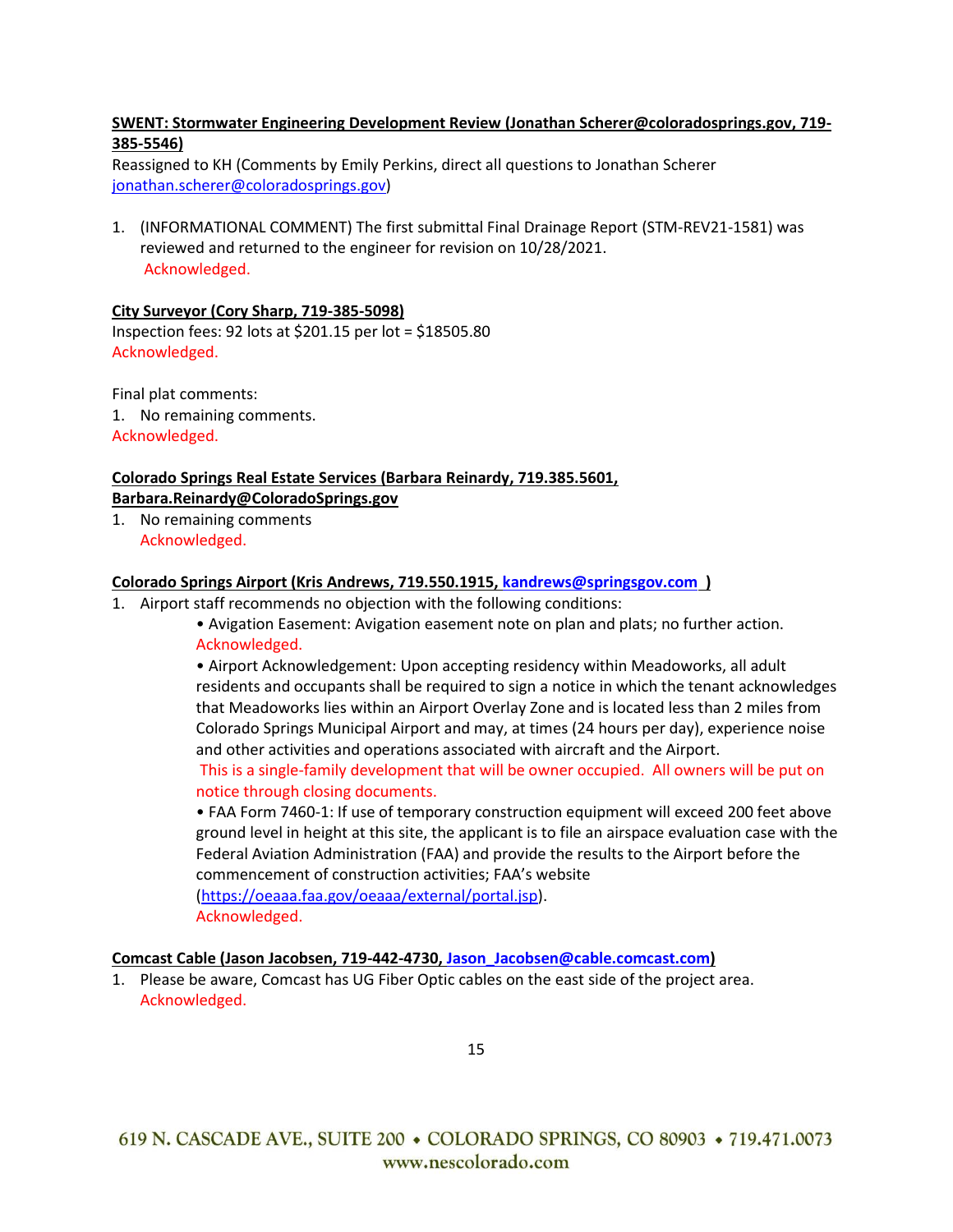# **El Paso County Planning/Community Development (Ryan Howser, 719-520-6049;**

# **[ryanhowser@elpasoco.com\)](mailto:ryanhowser@elpasoco.com)**

## **Planning Division**

Planning Division has no comments at this time. Proposed development is compatible with surrounding properties located within the County and is similar in density and lot size. Acknowledged.

### **El Paso County Community Development (Jeff Rice, 719-520-7877)**

1. Revised comments to be added once received. Updated comments were never received from Jeff Rice.

### **Floodplain Keith Curtis, O: 719-327-2898 E: [keith@pprbd.org\)](mailto:keith@pprbd.org)**

1. Remove "( zone ae)" from the end of note 2 on all plats Revised.

**Street Naming (Bootsy Jones, 719-385-5362 [Bootsy.Jones@coloradosprings.gov\)](mailto:Bootsy.Jones@coloradosprings.gov)**

No remaining comments Acknowledged.

### **FINAL PLAT COMMENTS – FILING 4**

### **Land Use Review**

1. Include the file number AR FP 21-00592 in the lower right hand corner of all sheets.

Per our surveyor, this is not a Final Plat checklist item. If needed, we can provide numerous approved Final Plats that do not have file numbers on them.

### **Colorado Springs Utilities (Al Juvera, 719-668-8769, ajuvera@csu.org)**

### **Action Items:**

1. No remaining comments. Acknowledged.

### **Information Items:** Acknowledged.

- 1. Please contact Utilities Development Services (UDS) at 719.668.8111 for an estimate of development charges, fees, Recovery Agreement Charges or other utility related costs that may apply to this development.
	- $\circ$  In instances where metered water and/or wastewater connections existed on the property, please contact UDS to discuss distribution of Water and/or Wastewater Development Charges to eligible lots.
- 2. When new water meters are proposed to serve the project or additional demand added to existing water meters, a Commercial Water Meter Sizing form will be required to be submitted to CSU prior to Service Contract issuance and building permit approval.
- 3. CSU requires an Application for Gas and Electric Line Extension to be submitted along with a Load Data form or an Application for Gas Service Line Approval and/or Application for Elevated Pressure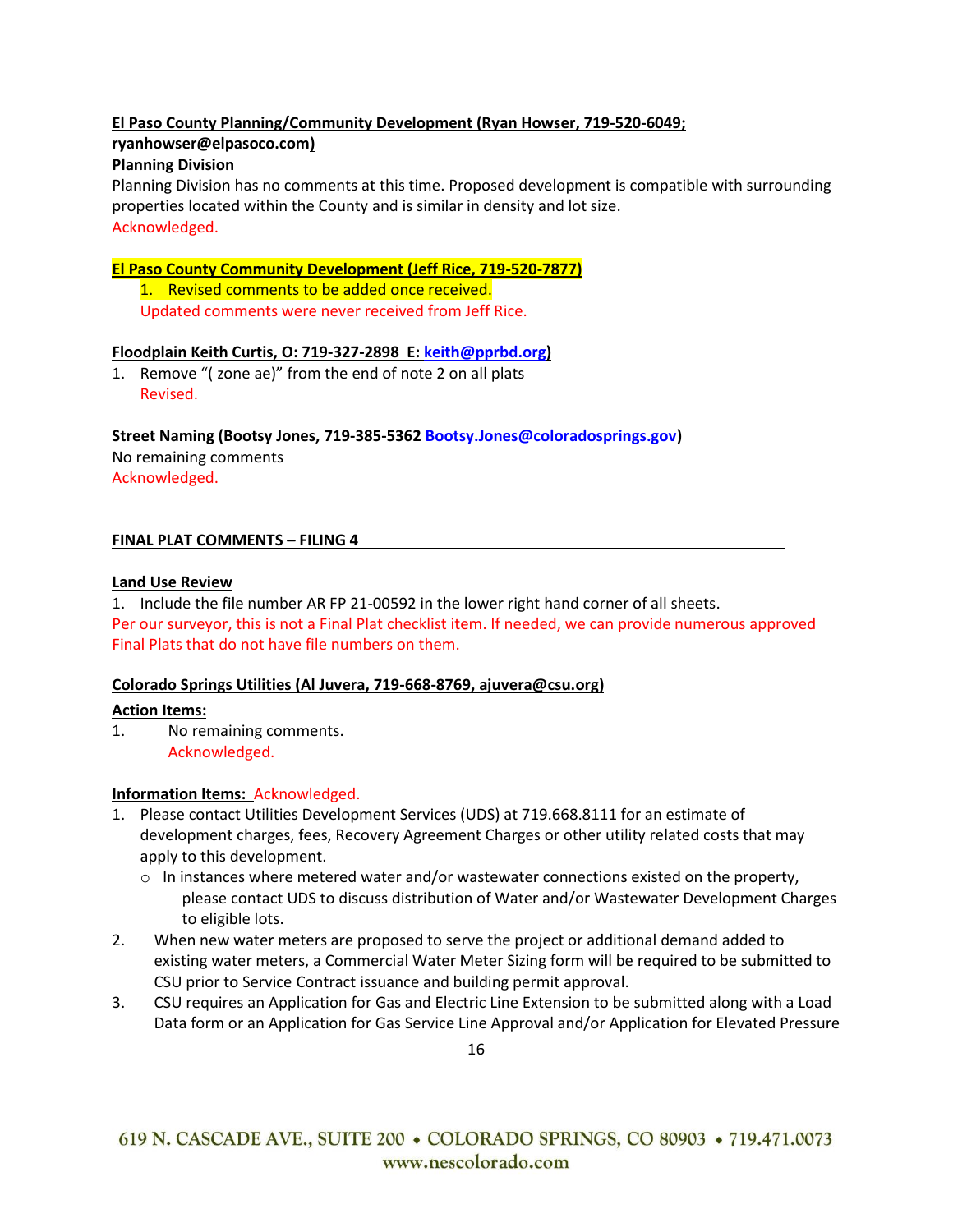Approval prior to electric and natural gas system design for service to the project. Refer to the CSU Line Extension and Service Standards or contact Field Engineering at 719-668-4985.

- 4. CSU may require an extension contract and payment of contributions-in-aid of construction (or a Revenue Guarantee Contract) for the extension of electric facilities needed to serve the development. Regarding natural gas extensions, CSU may require an extension contract and an advance payment for the estimated cost to construct the necessary gas extensions.
- 5. Improvements, structures and trees must not be located directly over or within 6 feet of any underground gas or electric distribution facilities and shall not violate any provision of the National Electric Safety Code (NESC) or any applicable natural gas regulations or Colorado Springs Utilities' policies.
- 6. Improvements, structures and trees shall not be located under any overhead utility facility, shall not violate NESC clearances, and shall not impair access or the ability to maintain utility facilities.
- 7. Landscaping shall be designed to provide the required clearances for utility facilities, to allow continuous access for utility equipment, and to minimize conflicts with such facilities.
- 8. Colorado Springs Utilities requires wastewater and water construction drawings when new wastewater and water facilities are proposed. Plans can be submitted electronically to Utilities Development Services via [www.csu.org.](http://www.csu.org/)

### **Engineering Development Review (Patrick Morris, Patrick.Morris@coloradosprings.gov)**

EDRD has no comments on this item. Acknowledged.

### **Enumerations (Rebekah Allen,719-799-2707**, **beckya@pprbd.org)**

a. No remaining comments Acknowledged.

### **SWENT: Stormwater Engineering Development Review (Jonathan Scherer@coloradosprings.gov, 719- 385-5546)**

Reassigned to KH (Comments by Emily Perkins, direct all questions to Jonathan Scherer [jonathan.scherer@coloradosprings.gov\)](mailto:jonathan.scherer@coloradosprings.gov)

- 1. .. A Final Drainage report must be provided and must cover the entire platted area.
- 2. .. The floodplain statement lists the FEMA flood zone as Zone AE, but also states that no portion of the site is within a designated FEMA floodplain. Zone AE refers to areas where base flood elevations have been determined. Please reconcile. If the platted area is within a designated FEMA flood hazard area, the 100-year floodplain line should be shown.

### Acknowledged.

# **Floodplain Keith Curtis, O: 719-327-2898 E: [keith@pprbd.org\)](mailto:keith@pprbd.org)**

No comment Acknowledged.

# **City Surveyor (Cory Sharp, 719-385-5098)** Inspection fees: 85 lots at \$201.15 per lot = \$17097.75 Acknowledged.

17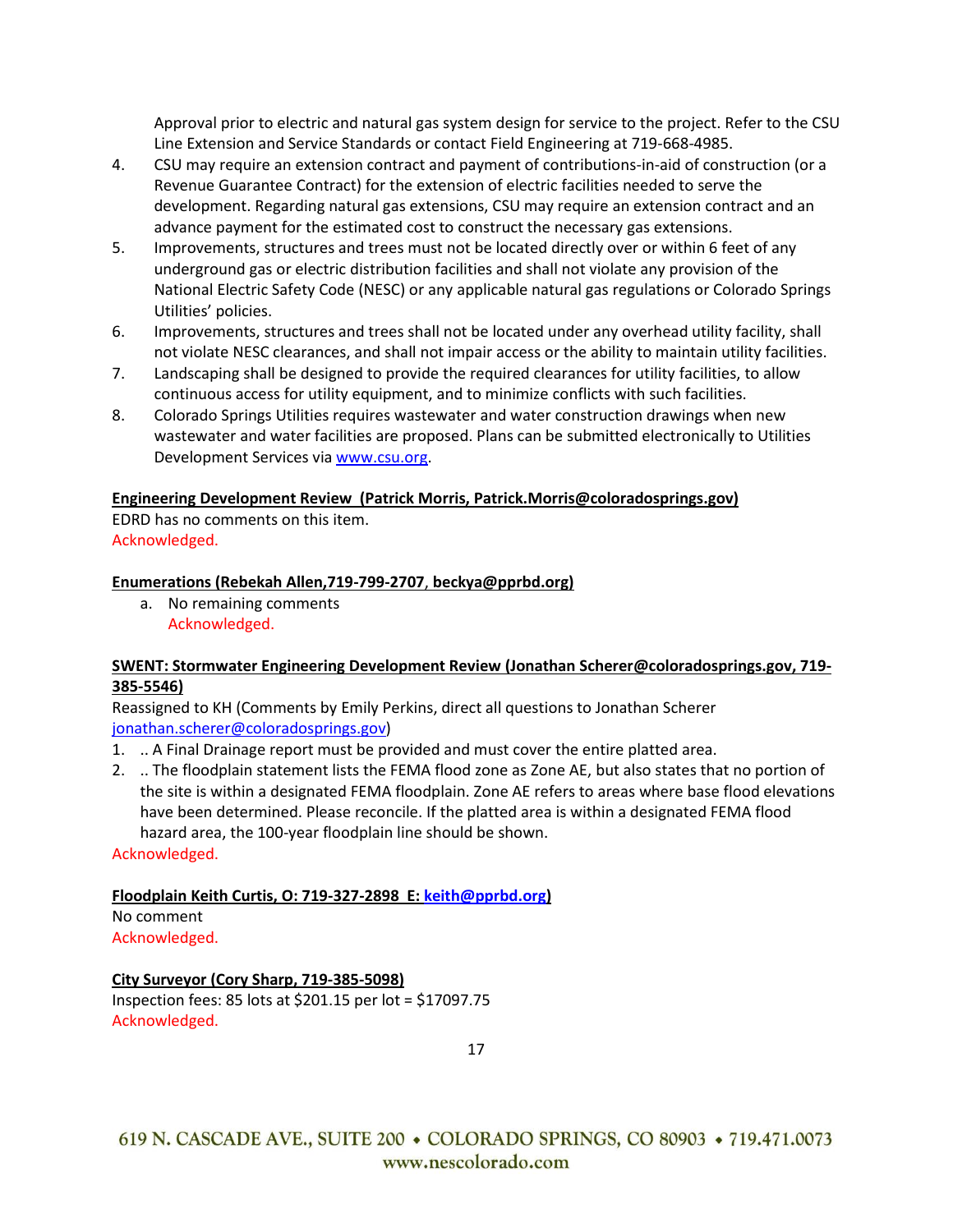Final plat comments:

1. Previous comment 2, partially addressed: Per the comment response the distance of 1231.73' along Morning Sun was determined, the plat drawing and legal description have a distance of 1230.73', please check and revise as appropriate? Acknowledged.

### **Colorado Springs Real Estate Services (Barbara Reinardy, 719.385.5601, [Barbara.Reinardy@ColoradoSprings.gov](mailto:Barbara.Reinardy@ColoradoSprings.gov)**

1. No remaining comments. Acknowledged.

### **Colorado Springs Airport (Kris Andrews, 719.550.1915[, kandrews@springsgov.com](mailto:kandrews@springsgov.com) )**

1. Airport staff recommends no objection with the following conditions:

• Airport Acknowledgement: Upon accepting residency within Meadoworks, all adult residents and occupants shall be required to sign a notice in which the tenant acknowledges that Meadoworks lies within an Airport Overlay Zone and is located less than 2 miles from Colorado Springs Municipal Airport and may, at times (24 hours per day), experience noise and other activities and operations associated with aircraft and the Airport. This is a single-family development that will be owner occupied. All owners will be put on notice through closing documents.

• FAA Form 7460-1: If use of temporary construction equipment will exceed 200 feet above ground level in height at this site, the applicant is to file an airspace evaluation case with the Federal Aviation Administration (FAA) and provide the results to the Airport before the commencement of construction activities; FAA's website [\(https://oeaaa.faa.gov/oeaaa/external/portal.jsp\)](https://oeaaa.faa.gov/oeaaa/external/portal.jsp).

Acknowledged.

# **Comcast Cable (Jason Jacobsen, 719-442-4730, [Jason\\_Jacobsen@cable.comcast.com\)](mailto:Jason_Jacobsen@cable.comcast.com)**

1. Please be aware, Comcast has UG Fiber Optic cables on the west, south west side of the project area.

Acknowledged.

# **El Paso County Planning/Community Development (Ryan Howser, 719-520-6049; [ryanhowser@elpasoco.com\)](mailto:ryanhowser@elpasoco.com)**

### **Planning Division**

Planning Division has no comments at this time. Proposed development is compatible with surrounding properties located within the County and is similar in density and lot size. Acknowledged.

18

<sup>•</sup> Avigation Easement: Avigation easement note on plan and plats; no further action. Acknowledged.